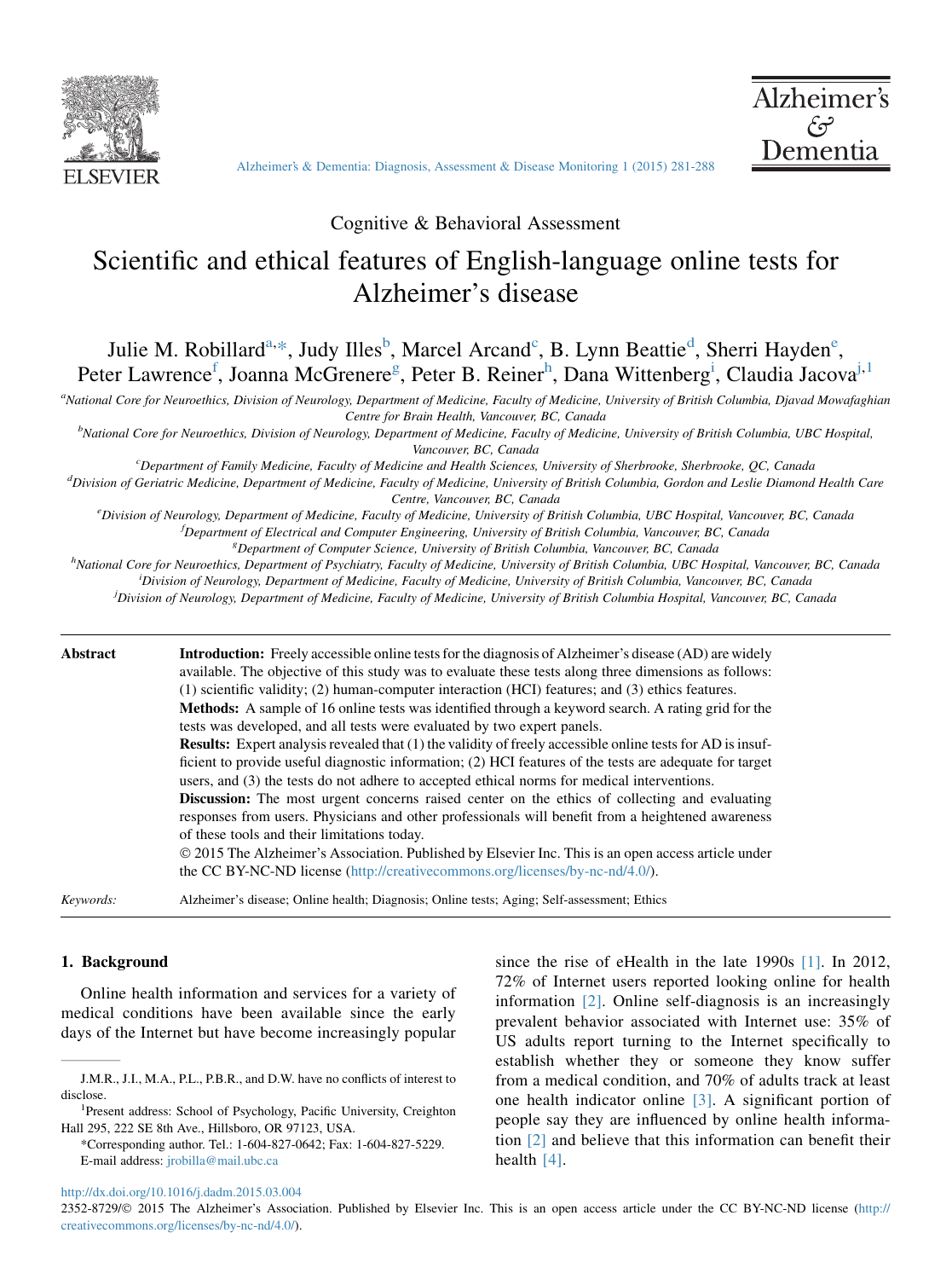The older adult population also participates in online information-seeking: over half of adults aged  $\geq 65$  years use the Internet and this figure rises to over threequarters for adults aged 50–64 [\[3\],](#page-6-0) with a majority of these users turning to the Internet for health information [\[2\].](#page-6-0) As a result, online resources are emerging to meet the demands of this demographic group and many selfdiagnostic or screening tests are now available for a variety of age-associated conditions. Alzheimer's disease (AD) and other dementias are among the health issues most feared by older adults and their families [\[5\]](#page-6-0), and freely accessible online tests for mild cognitive impairment (MCI), AD and unspecified dementia are currently available on high-traffic Web sites reaching up to several million users each month. However, little is currently known about the quality, the content, and the potential impact of self-tests for these conditions.

No doubt, online testing for MCI and AD/dementia has benefits: users feel empowered, they can access information when traditional health services are difficult to reach, they may become motivated to seek medical advice [\[6,7\],](#page-6-0) or self-monitor for preventive purposes [\[8\].](#page-6-0) However, the use of online health services is not without risks. The limited oversight of online tests in particular may lead to inaccurate self-diagnosis and treatment [\[9\].](#page-6-0) Users may misinterpret graphical displays of risk and associated terminology [\[10\],](#page-6-0) which can lead to inappropriate actions with negative health consequences [\[9,11\]](#page-6-0). Further confusion may arise when unregulated and potentially commercially driven Web site content is represented as educational [\[12\].](#page-6-0) The adverse psychological impact of poor cognitive test results could be magnified by the lack of inperson support and counseling. These risks are particularly relevant when the users of test resources are older adults with any degree of cognitive impairment.

The assessment of MCI and AD/dementia routinely includes self or third party reports on current functioning and performance tests based on standardized cognitive tasks [\[13\].](#page-6-0) Computerized versions of cognitive tests are an accepted assessment method in clinical settings [\[14,15\].](#page-6-0) There remains, however, a number of issues that limits their utility in, and particularly outside the clinic setting. Computerized adaptations of cognitive tests cannot be assumed to have the same psychometric properties as their paper-and-pencil counterparts and require their own validation studies [\[16\].](#page-6-0) The computerized interface must have demonstrated usability for older adults with variable cognitive and computer skills [\[14\]](#page-6-0). For tests that are self-administered in an online format, uncontrolled person and environmental variables including inadequate understanding of test instructions, distractibility, and interruptions pose further challenges [\[17\].](#page-6-0) There are also issues specific to the noninteractive and impersonal online test context including information on the test, consent, confidentiality, and the nature of the disclosed test results. Beyond specific considerations of the tests themselves,

self-diagnostic tools in the unregulated online environment may not take into consideration the evolving definition of dementia [\[18\]](#page-6-0) and the ethical conflict of diagnosing a condition for which no broadly effective treatments exist [\[19,20\].](#page-6-0) Finally, the emphasis on early detection and diagnosis promoted in online self-assessments often ignores the broader cultural and social processes that contribute to aging and dementia [\[19,21\].](#page-6-0) There is a dearth of research on the psychological and health effects of cognitive screening on older adults, and to our knowledge, no research on such effects associated with online cognitive test information.

The aim of the current work was to evaluate Englishlanguage online self-assessment tools for MCI and AD/dementia through expert panel reviews. We identified a sample of existing online tests and evaluated them on three dimensions of interest as follows: (1) scientific validity, (2) human-computer interaction (HCI) features; and (3) ethics variables.

## 2. Methods

## 2.1. Identification and characterization of tests

We identified publicly available online tests for AD through a keyword search on Google, the leading search engine on the Internet (comScore, June 2013), using a locationindependent search with a clear search history. To capture the largest possible sample, we used combinations of the following keywords: "online," "Alzheimer," "memory," "test," "evaluation," and "free." As evidence suggests that most online users do not look beyond two pages of search re-sults when using a search engine [\[22\]](#page-6-0), we limited our search to the first two pages of results (total of 20 returns per combination of keywords). Initial keyword searches were conducted in July 2012 and repeated in January 2013. Inclusion criteria were that the test  $(1)$  is in the English language; (2) contains an "Alzheimer" keyword in the test title, header, claim, or outcome; (3) is freely accessible (e.g., does not require a special password or a login from a physician); (4) can be administered either online or in print through materials downloaded online; and (5) is designed to yield outcomes that are available to the test-taker. Exact duplicate search returns were excluded, and 16 unique tests were retained for analysis.

After retrieval, each test was characterized by the lead author based on the following criteria: (1) type of site hosting the test; (2) monthly traffic to parent site as determined by analytics provider Compete; (3) test claim(s); (4) test length or number of question; (5) administration (self or through third party); (6) types of questions (questionnairebased or performance-based); and (7) possible outcomes. Each test was taken several times by the lead investigator, varying performance and answers, to elicit all possible outcomes and screen captures were taken for each of the outcomes (e.g., pass or fail).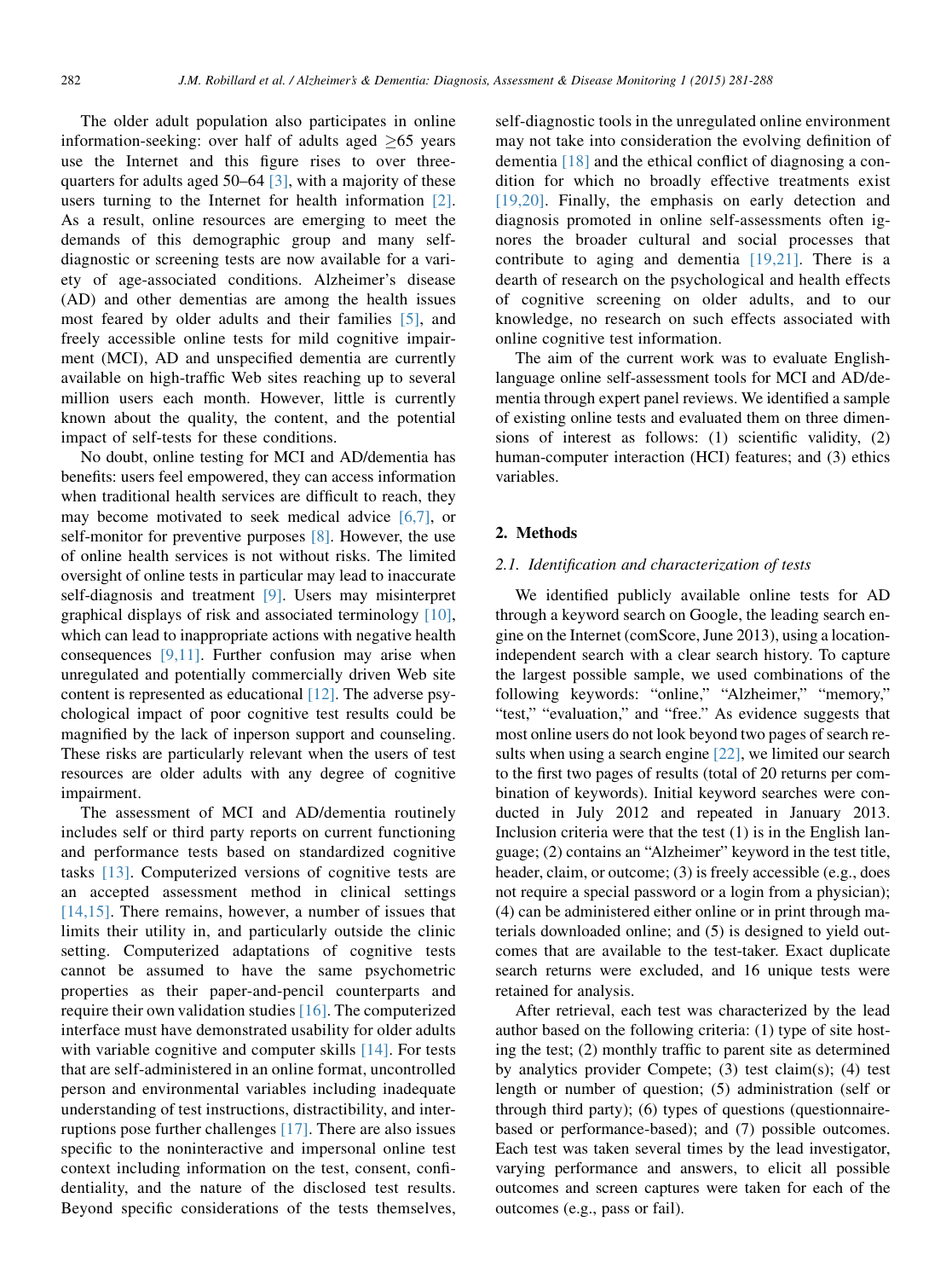## <span id="page-2-0"></span>2.2. Development of the rating grid

A rating grid was constructed based on issues highlighted in reviews on computerized cognitive assessments of older adults [\[14,23\]](#page-6-0) and on author expertise. The rating grid included 17 items to evaluate each of the three dimensions of interest (validity-4; HCI-5, and ethics-8) and an overall quality item (Fig. 1). All items are described in full in Fig. 1. Reviewers were asked to rate each test on the 18 items using a 10-point Likert scale (1,2: very poor, 3,4: poor, 5,6: acceptable, 7,8: good, and 9,10: excellent).

#### 2.3. Expert panel review

In line with other assessments of the quality of health information on the Internet, we recruited two panels of four members each to review the tests [\[24\]](#page-6-0). Members of both panels had expertise in aging and dementia, and members of panel 1 additionally had specific expertise in the field of computerized testing for the clinical setting. Each panel consisted of a geriatrician, neuropsychologist, HCI expert, and ethicist. Expertise in aging and dementia was defined as follows: for clinicians, weekly interactions with older adults with or at risk for dementia; for researchers, at least one active research project related to dementia.

Each expert reviewer rated the tests over two 3-hour sessions. Sessions were conducted with one or two experts in the room but they did not interact about the evaluation when more than one was present. All sessions were moderated by the lead investigator and included an introduction to the project, a review of the rating grid and rating system, and a review of the rating procedure. The rest of the sessions unfolded in the following pattern:

- 1) Moderator shares computer screen through a projector or through screen sharing and takes a test online in real-time for the expert reviewer(s) to view.
- 2) All possible outcomes for the test are presented as screen captures for expert evaluation.
- 3) Additional information (if applicable, e.g., frequently asked questions rubrics, guidelines for the interpretation of results) is shown to the experts in the form of screen captures.
- 4) Experts are invited to evaluate the test on the 18 rating items.

## 2.4. Data analysis

Arbitrary numbers were assigned to each test so as to maintain its anonymity.

To test for overall expert impressions of the online tests, we computed interrater agreement with intraclass

| Please rate each characteristic with a number from 1 (extremely poor) to 10 (excellent)<br><b>VALIDITY AND RELIABILITY</b><br>Is the content test appropriate to achieve its claim? | $\mathbf{1}$ |                |             |   |   |   |                |   |  |  |  |  |
|-------------------------------------------------------------------------------------------------------------------------------------------------------------------------------------|--------------|----------------|-------------|---|---|---|----------------|---|--|--|--|--|
|                                                                                                                                                                                     |              |                |             |   |   |   |                |   |  |  |  |  |
|                                                                                                                                                                                     |              |                | <b>TEST</b> |   |   |   |                |   |  |  |  |  |
|                                                                                                                                                                                     |              | $\overline{2}$ | 3           | 4 | 5 | 6 | $\overline{7}$ | 8 |  |  |  |  |
|                                                                                                                                                                                     |              |                |             |   |   |   |                |   |  |  |  |  |
| Is the breadth of the test appropriate to achieve its claims?                                                                                                                       |              |                |             |   |   |   |                |   |  |  |  |  |
| Are the test questions based on current, peer-reviewed evidence?                                                                                                                    |              |                |             |   |   |   |                |   |  |  |  |  |
| Do you think this test would have test-retest reliability?                                                                                                                          |              |                |             |   |   |   |                |   |  |  |  |  |
| <b>INTERFACE</b>                                                                                                                                                                    |              |                |             |   |   |   |                |   |  |  |  |  |
| Are the test instructions clear and easy to understand?                                                                                                                             |              |                |             |   |   |   |                |   |  |  |  |  |
| Is the test visually adequate (font size, etc.)?                                                                                                                                    |              |                |             |   |   |   |                |   |  |  |  |  |
| Is the test interface easy to use?                                                                                                                                                  |              |                |             |   |   |   |                |   |  |  |  |  |
| Is there a mechanism to evaluate whether performance is valid?                                                                                                                      |              |                |             |   |   |   |                |   |  |  |  |  |
| Does the test take varying levels of computer knowledge into consideration?                                                                                                         |              |                |             |   |   |   |                |   |  |  |  |  |
| <b>ETHICS</b>                                                                                                                                                                       |              |                |             |   |   |   |                |   |  |  |  |  |
| Is there sufficient and clear information prior to starting the test?                                                                                                               |              |                |             |   |   |   |                |   |  |  |  |  |
| Is there an informed consent/comprehension check process before the start?                                                                                                          |              |                |             |   |   |   |                |   |  |  |  |  |
| Are issues of privacy, data collection and confidentiality discussed?                                                                                                               |              |                |             |   |   |   |                |   |  |  |  |  |
| Are the scope and the limitations of the test clearly stated?                                                                                                                       |              |                |             |   |   |   |                |   |  |  |  |  |
| Is the wording of the outcomes ethically appropriate?                                                                                                                               |              |                |             |   |   |   |                |   |  |  |  |  |
| Is the interpretation of the outcomes clear?                                                                                                                                        |              |                |             |   |   |   |                |   |  |  |  |  |
| Are conflicts of interest clearly stated?                                                                                                                                           |              |                |             |   |   |   |                |   |  |  |  |  |
| Do you receive appropriate advice on follow-up aftertaking the test?                                                                                                                |              |                |             |   |   |   |                |   |  |  |  |  |
| OVERALL                                                                                                                                                                             |              |                |             |   |   |   |                |   |  |  |  |  |
| How would you rate the overall quality of the test?                                                                                                                                 |              |                |             |   |   |   |                |   |  |  |  |  |

Fig. 1. Rating grid. All items to be rated on Likert scale ranging from 1 (very poor) to 10 (excellent).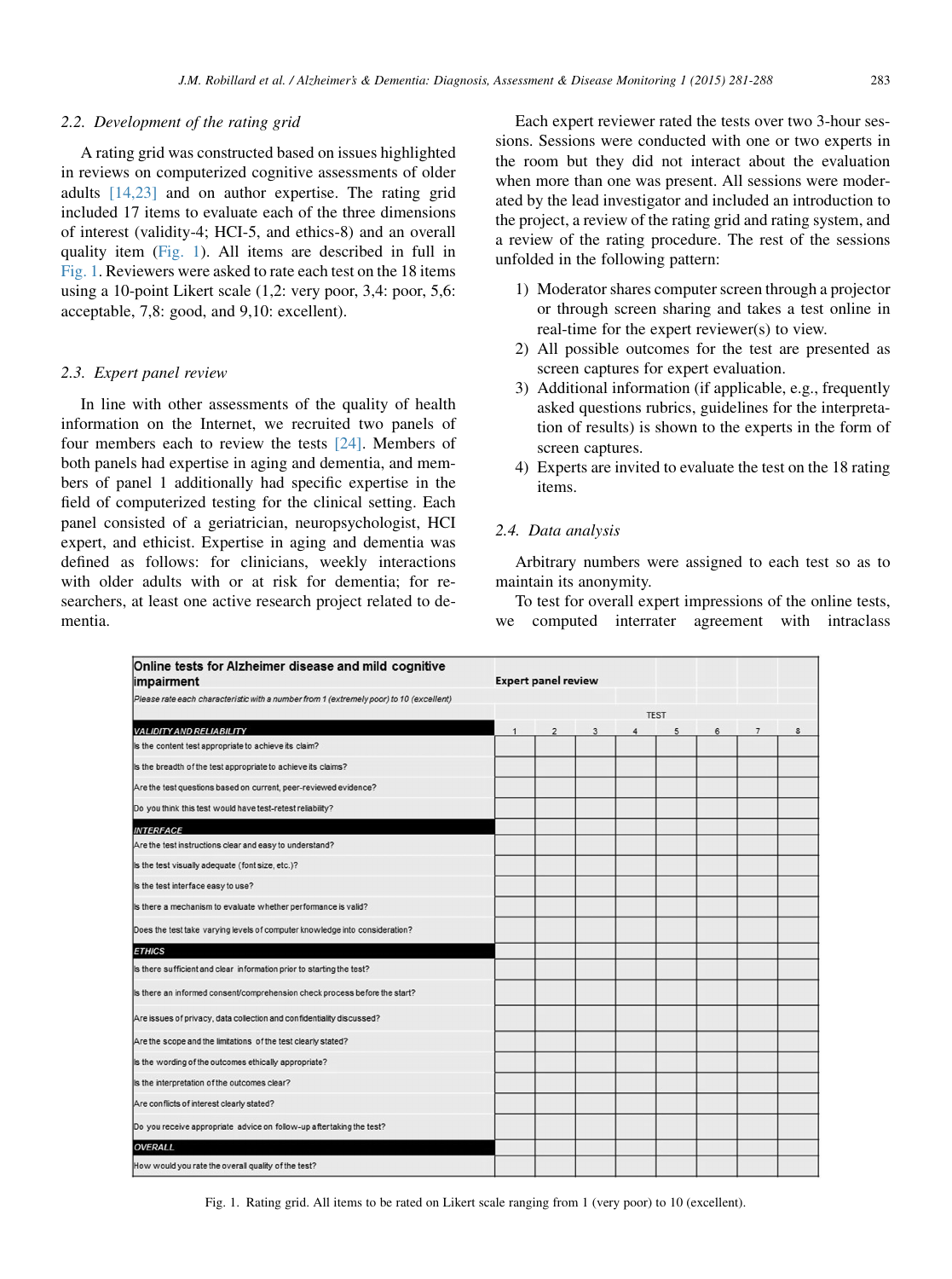correlation coefficients (ICC). We calculated absolute agreement with a two-way random effects model. For  $\text{ICC}_S < 0.60$ (where  $\leq 0.40$  poor, 0.40–0.59 fair, 0.60–0.74 good, and  $>0.74$  excellent), we performed follow-up comparisons of panel (1 or 2) and expertise (clinician, neuropsychologist, HCI expert, and ethicist) with nonparametric tests (Mann-Whitney for panels; Kruskal-Wallis for experts). We computed global scores for each expert by averaging the ratings he or she assigned to each of the tests evaluated (global item score =  $M_{Test\ 1-n}$ ). As such, global scores for each expert had the same metric as the original rating scale composed of the 17 evaluation criteria, with a range of 1– 10, and reflected experts' overall impression of the test sample. We evaluated descriptive data for these scores with experts as cases.

To further characterize the identified tests themselves, we averaged ratings across experts for each test on each item (global expert score =  $M<sub>Expert 1-k</sub>$ ) and evaluated descriptive data with tests as cases.

### 3. Results

#### 3.1. Test characteristics

The keyword search strategy yielded 16 unique tests for which names, references, and detailed characteristics are reported in Table 1. All tests retrieved were in the English language. We found 11 different types of Web sites hosting online tests for AD, including news organizations, not-for-profit organizations, commercial entities, and entertainment platforms. Monthly unique visitors to the sites, as assessed by Web site analytics provider Compete, ranged from 200 to 8.8 million. Of the 16, 12 were designed to be self-administered and 4 were designed to

Table 1

#### Test characteristics

be administered by a friend or relative, according to the test instructions.

Time to completion ranged between 2 minutes to approximately 30 minutes based on experimenter testing over three trials. Tests were questionnaire-based (6/16) or performance-based (10/16). Questionnaire-based tests typically required responses about behaviors (e.g., "Do you forget the names of loved ones?"), risk factors (e.g., "Do you use underarm antiperspirant?"), or both. Performancebased tests measured various aspects of cognitive function including digit recall, arithmetic, and memory for words or faces.

Nine tests provided outcome information in two or three categories (example for a test with two categories of outcomes: "Not at risk for AD/At risk for AD"). Two tests used a pass/fail scheme. Three described user results by providing a unique score or result on a continuum of possibilities. One test yielded only one possible outcome regardless of input data: severe risk of AD. One test did not result in any outcomes.

## 3.2. Overall quality

[Table 2](#page-4-0) shows descriptive data for the test-averaged item ratings. Overall quality averaged across the 16 tests ranged from very poor to poor, with a mean rating of 2.8 and a narrow 1.7-point range. Interrater agreement was 0.87 [\[41\].](#page-7-0)

#### 3.3. Scientific validity and reliability

Experts rated the appropriateness of test content and test breadth to achieve the goal described in the test claims (e.g., "Determine your risk for AD") as very poor to poor (interrater agreement: 0.86 [content], 0.90 [breadth]). Test grounding in peer-reviewed literature was also rated as

| Web site name                     | Type of host       | Monthly traffic* | Length           | Administration        | Types of questions | Possible outcomes |  |
|-----------------------------------|--------------------|------------------|------------------|-----------------------|--------------------|-------------------|--|
| Nutritional test [25]             | Commercial 1       | 1900             | 20 Q             | Self                  | Ouestionnaire      | Fail              |  |
| CogniCheck [26]                   | Commercial 2       | 200              | $30 \text{ min}$ | Self<br>Performance   |                    | Continuum         |  |
| PreventAD [27]                    | Commercial 3       | Not available    | 15 Q             | Self<br>Ouestionnaire |                    | Three categories  |  |
| Dr Dharma [28]                    | Commercial 4       | Not available    | $15 \text{ min}$ | Self<br>Ouestionnaire |                    | Two categories    |  |
| Dr Oz $[29]$ <sup>†</sup>         | Entertainment 1    | 3.0 M            | 17 Q             | Self                  | Performance        | Three categories  |  |
| Memozor [30]                      | Entertainment 2    | 1100             | 20 Q             | Self                  | Ouestionnaire      | Two categories    |  |
| Cognitive Labs [31]               | Research 1         | 1400             | 3 min            | Self                  | Performance        | Continuum         |  |
| MemTrax [32]                      | Research 2         | 1800             | 3 min            | Self                  | Performance        | Three categories  |  |
| My Brain Test [33]                | Market research    | 900              | 3 Q              | Self                  | Performance        | Pass/fail         |  |
| Daily Mail Online [34]            | <b>News</b>        | 8.8.M            | 21 Q             | Proxy                 | Ouestionnaire      | Three categories  |  |
| Health $24$ [35]                  | Health news        | 64,000           | 6 Q              | Proxy                 | Performance        | None              |  |
| Food for the Brain [36]           | Not-for-profit     | 8000             | $15 \text{ min}$ | Self                  | Performance        | Continuum         |  |
| Free Online Alzheimer's Test [37] | Aggregator         | 5000             | 4 Q              | Self                  | Performance        | Pass/fail         |  |
| On Memory [38]                    | Advocacy           | 1200             | 11 Q             | Proxy                 | Ouestionnaire      | Two categories    |  |
| <b>SAGE [39]</b>                  | Academic           | 800              | $15 \text{ min}$ | Self                  | Performance        | Three categories  |  |
| Way of the Mind $[40]$            | Health information | Not available    | 20 O             | Proxy or self         | Performance        | Two categories    |  |

\*Traffic to parent site as per analytics provider Compete.

<sup>†</sup>Page no longer available as of January 9, 2015.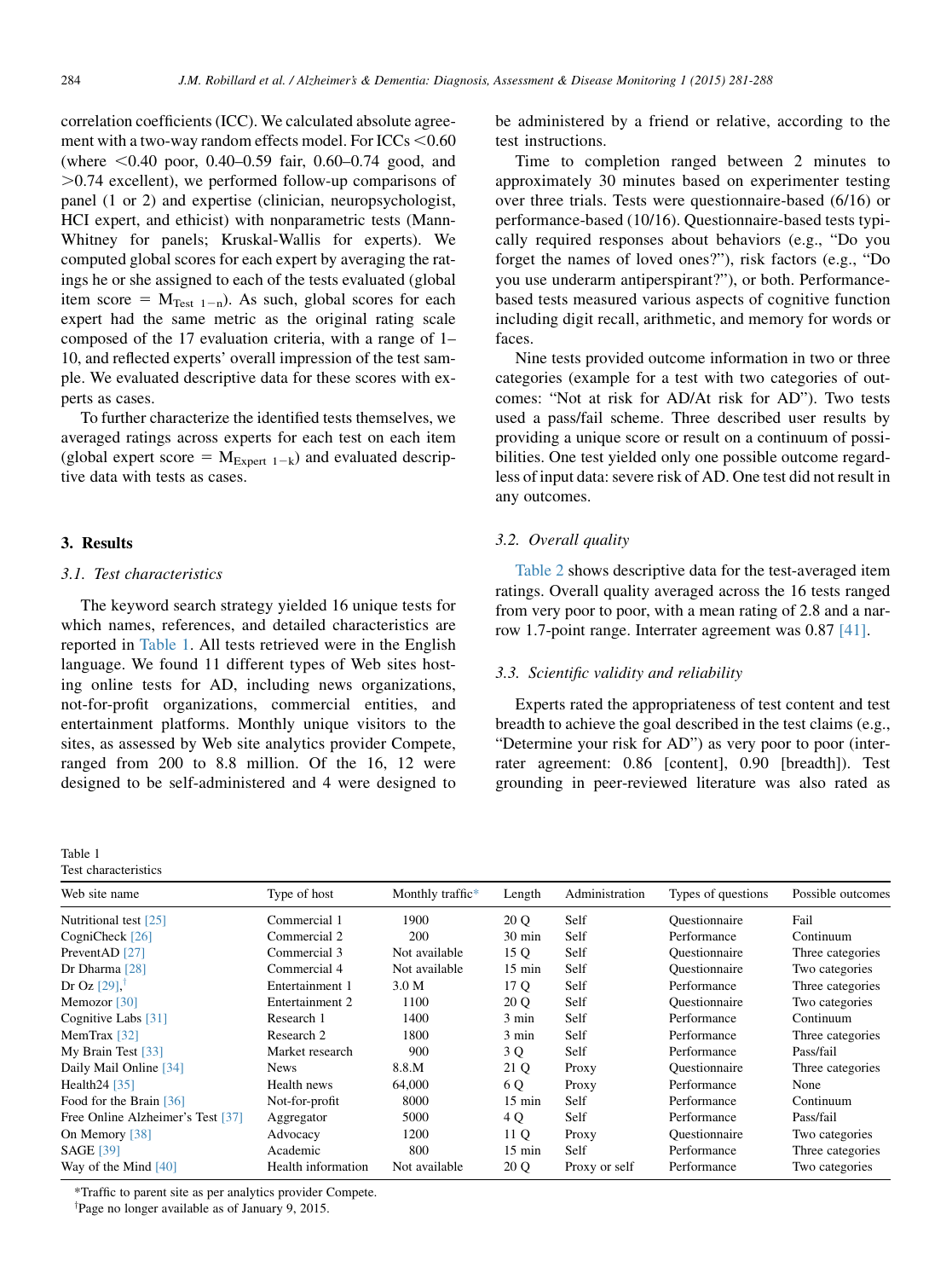<span id="page-4-0"></span>Table 2 Descriptives for test-averaged item ratings with experts as cases

|                           |     |     |                 |                                |     | ICC<br>average<br>measures |  |
|---------------------------|-----|-----|-----------------|--------------------------------|-----|----------------------------|--|
| Item                      |     |     |                 | Mean Median SD Minimum Maximum |     |                            |  |
| Content                   | 3.5 | 3.4 | $0.7$ 2.4       |                                | 4.6 | 0.86                       |  |
| <b>Breadth</b>            | 3.3 | 3.3 | $0.6$ 2.4       |                                | 4.4 | 0.90                       |  |
| Peer review               | 3.6 | 3.7 | $0.7$ 2.9       |                                | 4.9 | 0.88                       |  |
| Reliability               | 4.2 | 4.3 |                 | $1.0$ 2.8                      | 5.7 | 0.54                       |  |
| <b>Instructions</b>       | 5.0 | 4.8 |                 | $1.4$ 2.6                      | 7.3 | 0.69                       |  |
| Visual quality            | 5.3 | 5.3 | 1.7             | 3.0                            | 8.0 | 0.76                       |  |
| Interface quality         | 5.6 | 5.5 | 1.3             | 3.7                            | 8.3 | 0.75                       |  |
| Performance check         | 2.9 | 2.0 | 2.3             | 1.5                            | 8.2 | 0.50                       |  |
| Computer                  | 4.1 | 3.2 | $2.5 \t1.6$     |                                | 8.7 | 0.34                       |  |
| knowledge                 |     |     |                 |                                |     |                            |  |
| Information               | 3.8 | 3.8 | $0.9$ 2.2       |                                | 4.8 | 0.71                       |  |
| Consent                   | 1.9 | 1.9 | 0.3             | 1.6                            | 2.2 | 0.94                       |  |
| Privacy                   | 1.8 | 1.8 | 0.4             | 1.3                            | 2.3 | 0.93                       |  |
| Scope                     | 2.7 | 2.4 | 1.0             | 1.6                            | 4.1 | 0.74                       |  |
| Outcome wording           | 3.1 | 3.1 | 0.8             | 1.6                            | 4.3 | 0.83                       |  |
| Outcome<br>interpretation | 3.0 | 3.0 | 0.7             | 1.7                            | 3.8 | 0.81                       |  |
| Conflict of interest      | 1.4 | 1.3 | $0.3 \quad 1.1$ |                                | 3.5 | 0.48                       |  |
| Advice                    | 2.8 | 3.1 | 0.8             | 1.1                            | 3.5 | 0.75                       |  |
| Overall quality           | 2.8 | 2.7 | 0.6             | 1.9                            | 3.6 | 0.88                       |  |

Abbreviations: SD, standard deviation; ICC, intraclass correlation coefficients.

very poor to poor (interrater agreement: 0.88). Ratings of test reliability were in the poor to acceptable range (interrater agreement: 0.54), with neuropsychologists rating this criterion lower than other types of experts. Experts and panels did not differ significantly in their ratings.

#### 3.4. Human-computer interaction

Ratings for HCI items were variable, with a range from very poor to good. Clarity of the instructions was rated as acceptable (interrater agreement: 0.69). Panel and expert rankings did not differ significantly. Quality of the visual display (e.g., font size, color contrast) and interface (e.g., size of clickable areas) was also rated as acceptable, with good to excellent interrater agreement (0.75, visual display, 0.76, interface). Experts found that the tests lacked a mechanism to detect invalid performance such as simply clicking through the test (interrater agreement: 0.50) and that the tests did not accommodate different levels of computer knowledge (interrater agreement: 0.34). Differences in ratings between experts and panels were not statistically significant but we noted a trend toward HCI experts providing higher ratings than the other experts.

## 3.5. Ethics items

Expert ratings of ethics items were generally low, with most ethics items scoring within a very narrow range and with high interrater agreement. They rated the introductory information provided by the tests as very poor to poor (interrater agreement: 0.71), and ratings concerning the process of informed consent and the disclosure of measures for privacy and confidentiality were also very poor to poor (interrater agreements: 0.93 and 0.94). Experts also rated posttest debriefing process, including wording and interpretability of results, as very poor to poor (interrater agreement: 0.81 and 0.83). There was insufficient acknowledgement of the limitations of the test (interrater agreement: 0.74) and advice on follow-up (interrater agreement: 0.75). Expert ratings for disclosure of conflicts of interests ranged from very poor to poor (interrater agreement: 0.48 with some tests scoring low across all experts and others scoring from low to high). For all ethics items for which interrater agreement was  $< 0.60$ , there were no significant differences associated with expertise or panel. We further scrutinized the disclosure of conflict of interest item data and noted that a handful of tests received either low or moderately high ratings from experts, with no discernible relationship to panel and expertise.

### 3.6. Ranking of tests

In addition to the analysis of scores with experts as cases, we also analyzed scores averaged across experts with tests as cases. For this analysis, each test has one score averaged across experts for each item of the scoring grid. Using this analytic method, we found that expert ratings portrayed the sample of 16 tests as having a quality range from very poor to good on most validity and HCI items. Overall, the quality of individual tests ranged from very poor to acceptable, with a 6-point range. The ability to ensure valid performance, provision of advance and debriefing information, and protection of privacy and confidentiality of the test data were found at best only acceptable. Disclosure of conflict of interest was found very poor for all tests. Test rankings were highly variable, with no test meeting good quality standards on all items. Conversely, no test was consistently poor on all items, suggesting that each of the sampled tests presents a mix of acceptable and problematic qualities.

## 4. Discussion

The results of this study show that freely accessible online tests for AD, as a whole, are of limited value: (1) they have insufficient scientific validity and reliability to provide accurate information about cognitive functioning and (2) they lack adherence to ethical norms that conventionally safeguard people, patients, and other users from disclosures of confidential information and promote transparency and informed decision making.

Various tools such as LIDA, DISCERN, the HONcode and the Michigan consumer health Web site checklist [\[42,43\]](#page-7-0) have been developed to evaluate the quality of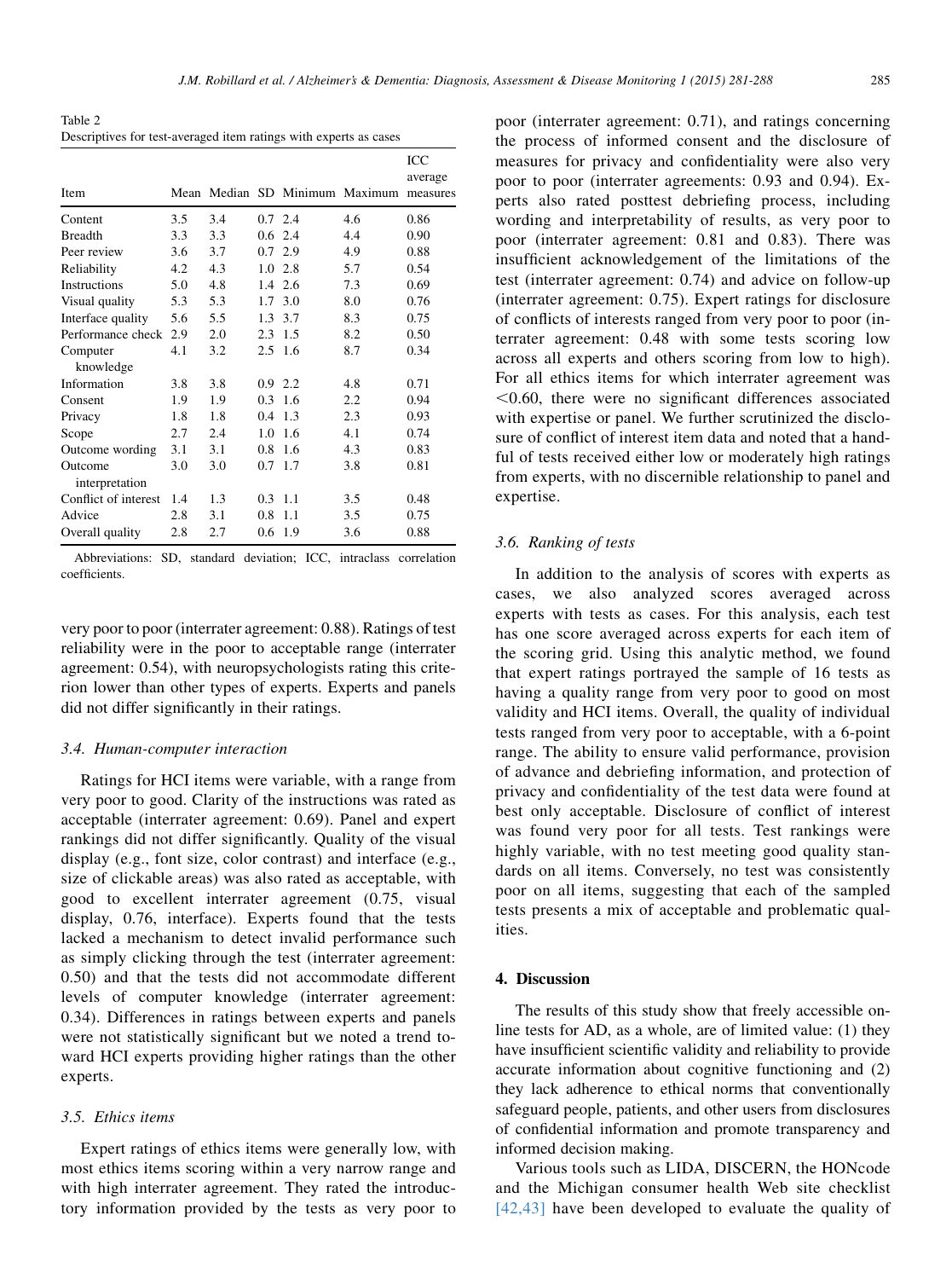online health information for specific diseases or conditions. The rating grid we developed for the present study built on past work and takes into consideration the specific issues and challenges of a self-assessment. Regardless of which tool is used, the findings are consistent across studies: variability in quality and reliability [\[9,44,45\]](#page-6-0) and limited attention to ethics features such as disclosures of conflicts of interest [\[46–49\]](#page-7-0).

Poor adherence to ethical norms was the greatest concern regarding online testing for MCI and AD/dementia. In the online setting where there is lack of oversight and regulation, users of test resources may not be able to discern predatory organizations with conflict of interest. In the present study, we found that the conflict of interest item as pertaining to online tests appears to have been interpreted differently by experts. This finding supports the need to develop a consensus around what constitutes a conflict of interest for a Web site hosting online assessments for AD and more broadly for other medical conditions. Aside from issues of conflict of interest, older adults have more difficulty detecting untrustworthy information than younger adults [\[50\]](#page-7-0) and this difficulty may be exacerbated by cognitive impairment. Scientifically invalid testing procedures may lead to incorrect self-assessments, with potentially serious consequences for health: false positives can lead to anxiety and to an increased burden for the health care system  $[51]$ , whereas false negatives may contribute to a false sense of well-being when further testing should be carried out, and delay critical services and interventions. Regardless of their validity and adherence to ethical norms, online tests may also impact health through the patient-physician relationship, as online health information in general is increasingly shown to alter the ways in which patients and their families interact with health care providers [\[52,53\].](#page-7-0) Beyond the selfassessments themselves, the Web sites hosting online tests are far-reaching, easily accessible platforms that may lead to the wide dissemination of inappropriate messages and misinformation about the diagnostic process for AD [\[54\].](#page-7-0) Dementia, type of dementia (AD), and MCI are clinical diagnoses for which cognitive impairment is a necessary but a not sufficient criterion. As such, irrespective of the validity or ethical context of an online test, no online cognitive test should claim to diagnose dementia, AD, or MCI. On this basis, and despite the fact that online tests may serve to open a dialogue about dementia, we suggest that currently the risks associated with online testing outweigh the potential benefits at this time.

We expect that improved tools that meet target scientific and ethics benchmarks will become available to Internet users in the future but an important concern remains: new tools will exist amid a pool of invalid and unethically developed ones. In our sample, we did not observe a relationship between the traffic to the Web site host and the quality of the test and this is further supported by evidence

that demonstrates that popular Web sites or those that rank high in search returns are not necessarily of the highest quality [\[44,55\].](#page-7-0) In the current online environment, the burden of selection falls on the user. This dilemma is exacerbated in the case of vulnerable older adults whose ability to discern trustworthy information may be compromised [\[50\].](#page-7-0) Moving forward, a useful starting point for the development of future computerized tools would be to consider the eight ethics items listed in the rating grid we developed for this study ([Fig. 1](#page-2-0)) and to make these tools available only within the clinical context until further studies have established the net impact of freely accessible self-diagnostic tests for AD on health decision making in older adults.

There are several limitations of the present report. The online environment is dynamic and fluid, and the online tests evaluated here were retrieved over two discrete periods. In addition, although interaction between experts was discouraged before the ratings of each test, some interdependence in the setting was inevitable and may have biased ratings but the variable interrater agreement suggests that such bias is minimal. We did not measure intrarater reliability and cannot confirm the reproducibility of the ratings. More broadly, our evaluation did not incorporate the experience of the self-assessment from the perspective of target users. Future work looking at the impact of online selfassessments will include an evaluation of the perspectives of test-takers.

Our results highlight important scientific and ethical considerations of online self-assessments for AD with significant implications for health care providers, who encounter patients. As the number of adults who seek health information online continues to rise and online self-assessments become more popular, physicians and allied health professional will benefit from a heightened awareness of these tools, the benefits they afford, and the risks they raise.

#### Acknowledgments

B.L.B., S.L.H., J.M., and C.J. were involved in the development of C-TOC (cognitive testing on computer), a computerized cognitive test. C-TOC is being developed for use in clinic settings, with the oversight of a neuropsychologist. C-TOC is not freely accessible online or are there plans to provide such access in the future.

Funding for this work was provided by the Canadian Institutes for Health Research, the Foundation for Ethics and Technology, the Vancouver Coastal Health Research Institute, the Canada Research Chairs Program (J.I.), and the Ralph Fisher Professorship in Alzheimer's Research (Alzheimer Society of British Columbia) (C.J.). None of the sponsors had a role in the design and conduct of the study; collection, management, analysis, and interpretation of the data; and preparation, review, or approval of the article. The researchers operated independently from funders.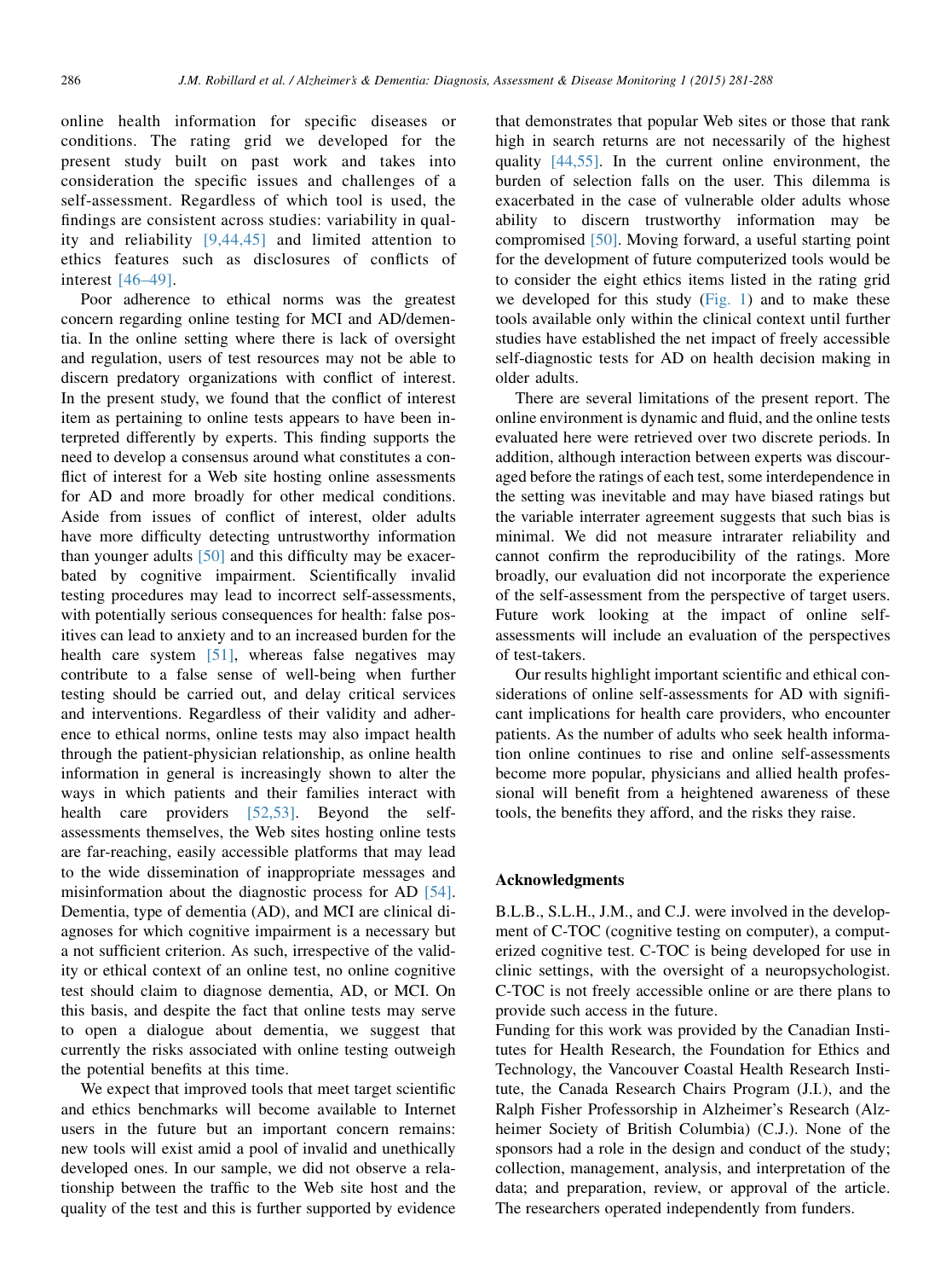# <span id="page-6-0"></span>RESEARCH IN CONTEXT

- 1. Systematic review: The authors reviewed the literature using academic and medical databases (PubMed, Google Scholar, Cochrane Library, and Medline) and identified that although freely accessible online tools for the self-assessment of Alzheimer disease (AD) are available, no study has evaluated the validity and the ethics of these tools.
- 2. Interpretation: Our study suggests that freely accessible online tests for AD do not provide useful diagnostic information about the disease, and we identified important ethical lapses that may lead to potential harms.
- 3. Future directions: Future work should address the perspectives and experiences of target users of online self-assessments for AD, as well as the benefits and harms of these tests.

## References

- [1] [Della Mea V. What is e-Health \(2\): The death of telemedicine? J Med](http://refhub.elsevier.com/S2352-8729(15)00055-X/sref1) [Internet Res 2001;3:e22](http://refhub.elsevier.com/S2352-8729(15)00055-X/sref1).
- [2] Fox S. Health Online 2013. Pew Res Cent Internet Am Life Proj. Available at: [http://www.pewinternet.org/2013/01/15/health-online-](http://www.pewinternet.org/2013/01/15/health-online-2013/)[2013/](http://www.pewinternet.org/2013/01/15/health-online-2013/); 2013. Accessed August 19, 2014.
- [3] Zickuhr K. Older adults and internet use. Pew Res Cent Internet Am Life Proj. Available at: [http://www.pewinternet.org/2012/06/06/](http://www.pewinternet.org/2012/06/06/older-adults-and-internet-use/) [older-adults-and-internet-use/;](http://www.pewinternet.org/2012/06/06/older-adults-and-internet-use/) 2012. Accessed August 19, 2014.
- [4] [Mead N, Varnam R, Rogers A, Roland M. What predicts patients' in](http://refhub.elsevier.com/S2352-8729(15)00055-X/sref4)[terest in the Internet as a health resource in primary care in England? J](http://refhub.elsevier.com/S2352-8729(15)00055-X/sref4) [Health Serv Res Policy 2003;8:33–9](http://refhub.elsevier.com/S2352-8729(15)00055-X/sref4).
- [5] [Corner L, Bond J. Being at risk of dementia: Fears and anxieties of](http://refhub.elsevier.com/S2352-8729(15)00055-X/sref5) [older adults. J Aging Stud 2004;18:143–55.](http://refhub.elsevier.com/S2352-8729(15)00055-X/sref5)
- [6] [Suziedelyte A. How does searching for health information on the](http://refhub.elsevier.com/S2352-8729(15)00055-X/sref6) [Internet affect individuals' demand for health care services? Soc Sci](http://refhub.elsevier.com/S2352-8729(15)00055-X/sref6) [Med 1982;2012:1828–35](http://refhub.elsevier.com/S2352-8729(15)00055-X/sref6).
- [7] [Giovanni MA, Fickie MR, Lehmann LS, Green RC, Meckley LM,](http://refhub.elsevier.com/S2352-8729(15)00055-X/sref7) [Veenstra D, et al. Health-care referrals from direct-to-consumer ge](http://refhub.elsevier.com/S2352-8729(15)00055-X/sref7)[netic testing. Genet Test Mol Biomarkers 2010;14:817–9](http://refhub.elsevier.com/S2352-8729(15)00055-X/sref7).
- [8] [Trustram Eve C, de Jager CA. Piloting and validation of a novel self](http://refhub.elsevier.com/S2352-8729(15)00055-X/sref8)[administered online cognitive screening tool in normal older persons:](http://refhub.elsevier.com/S2352-8729(15)00055-X/sref8) [The cognitive function test. Int J Geriatr Psychiatry 2014;](http://refhub.elsevier.com/S2352-8729(15)00055-X/sref8) [29:198–206](http://refhub.elsevier.com/S2352-8729(15)00055-X/sref8).
- [9] [Lovett KM, Mackey TK, Liang BA. Evaluating the evidence: Direct](http://refhub.elsevier.com/S2352-8729(15)00055-X/sref9)[to-consumer screening tests advertised online. J Med Screen 2012;](http://refhub.elsevier.com/S2352-8729(15)00055-X/sref9) [19:141–53](http://refhub.elsevier.com/S2352-8729(15)00055-X/sref9).
- [10] [Johnson CM, Shaw RJ. A usability problem: Conveying health risks to](http://refhub.elsevier.com/S2352-8729(15)00055-X/sref10) [consumers on the Internet. AMIA Annu Symp Proc 2012;](http://refhub.elsevier.com/S2352-8729(15)00055-X/sref10) [2012:427–35](http://refhub.elsevier.com/S2352-8729(15)00055-X/sref10).
- [11] [Waters EA, Sullivan HW, Nelson W, Hesse BW. What is my cancer](http://refhub.elsevier.com/S2352-8729(15)00055-X/sref11) [risk? How internet-based cancer risk assessment tools communicate](http://refhub.elsevier.com/S2352-8729(15)00055-X/sref11) [individualized risk estimates to the public: Content analysis. J Med](http://refhub.elsevier.com/S2352-8729(15)00055-X/sref11) [Internet Res 2009;11:e33](http://refhub.elsevier.com/S2352-8729(15)00055-X/sref11).
- [12] [Wolfe SM. Direct-to-consumer advertising—Education or emotion](http://refhub.elsevier.com/S2352-8729(15)00055-X/sref12) [promotion? N Engl J Med 2002;346:524–6.](http://refhub.elsevier.com/S2352-8729(15)00055-X/sref12)
- [13] [Jacova C, Kertesz A, Blair M, Fisk JD, Feldman HH. Neuropsycholog](http://refhub.elsevier.com/S2352-8729(15)00055-X/sref13)[ical testing and assessment for dementia. Alzheimers Dement 2007;](http://refhub.elsevier.com/S2352-8729(15)00055-X/sref13) [3:299–317](http://refhub.elsevier.com/S2352-8729(15)00055-X/sref13).
- [14] [Wild K, Howieson D, Webbe F, Seelye A, Kaye J. Status of computer](http://refhub.elsevier.com/S2352-8729(15)00055-X/sref14)[ized cognitive testing in aging: A systematic review. Alzheimers](http://refhub.elsevier.com/S2352-8729(15)00055-X/sref14) [Dement 2008;4:428–37.](http://refhub.elsevier.com/S2352-8729(15)00055-X/sref14)
- [15] [Snyder PJ, Jackson CE, Petersen RC, Khachaturian AS, Kaye J,](http://refhub.elsevier.com/S2352-8729(15)00055-X/sref15) [Albert MS, et al. Assessment of cognition in mild cognitive](http://refhub.elsevier.com/S2352-8729(15)00055-X/sref15) [impairment: A comparative study. Alzheimers Dement 2011;](http://refhub.elsevier.com/S2352-8729(15)00055-X/sref15) [7:338–55.](http://refhub.elsevier.com/S2352-8729(15)00055-X/sref15)
- [16] [Bauer RM, Iverson GL, Cernich AN, Binder LM, Ruff RM, Naugle RI.](http://refhub.elsevier.com/S2352-8729(15)00055-X/sref16) [Computerized neuropsychological assessment devices: Joint position](http://refhub.elsevier.com/S2352-8729(15)00055-X/sref16) [paper of the American Academy of Clinical Neuropsychology and](http://refhub.elsevier.com/S2352-8729(15)00055-X/sref16) [the National Academy of Neuropsychology. Clin Neuropsychol](http://refhub.elsevier.com/S2352-8729(15)00055-X/sref16) [2012;26:177–96](http://refhub.elsevier.com/S2352-8729(15)00055-X/sref16).
- [17] Jacova C, McGrenere J, Lee HS, Wang WW, Le Huray S, Corenblith EF, et al. C-TOC (cognitive testing on computer): Investigating the usability and validity of a novel self-administered cognitive assessment tool in aging and early dementia. Alzheimer Dis Assoc Disord 2014; http://dx.doi.org/10.1097/WAD.0000000000000055.
- [18] [George DR, Qualls SH, Camp CJ, Whitehouse PJ. Renovating Alz](http://refhub.elsevier.com/S2352-8729(15)00055-X/sref18)[heimer's: "Constructive" reflections on the new clinical and research](http://refhub.elsevier.com/S2352-8729(15)00055-X/sref18) [diagnostic guidelines. Gerontologist 2013;53:378–87](http://refhub.elsevier.com/S2352-8729(15)00055-X/sref18).
- [19] [Lock M. The Alzheimer conundrum: Entanglements of dementia](http://refhub.elsevier.com/S2352-8729(15)00055-X/sref19) [and aging. Princeton, New Jersey: Princeton University Press;](http://refhub.elsevier.com/S2352-8729(15)00055-X/sref19) [2013](http://refhub.elsevier.com/S2352-8729(15)00055-X/sref19).
- [20] [Portacolone E, Berridge C, Johnson JK, Schicktanz S. Time to reinvent](http://refhub.elsevier.com/S2352-8729(15)00055-X/sref20) [the science of dementia: The need for care and social integration. Ag](http://refhub.elsevier.com/S2352-8729(15)00055-X/sref20)[ing Ment Health 2014;18:269–75](http://refhub.elsevier.com/S2352-8729(15)00055-X/sref20).
- [21] [Katz S. Cultural aging: Life course, lifestyle, and senior worlds. Or](http://refhub.elsevier.com/S2352-8729(15)00055-X/sref21)[chard Park, NY: Broadview Press; 2005](http://refhub.elsevier.com/S2352-8729(15)00055-X/sref21).
- [22] [Eysenbach G, K](http://refhub.elsevier.com/S2352-8729(15)00055-X/sref22)öhler C. How do consumers search for and appraise [health information on the world wide web? Qualitative study using](http://refhub.elsevier.com/S2352-8729(15)00055-X/sref22) [focus groups, usability tests, and in-depth interviews. BMJ 2002;](http://refhub.elsevier.com/S2352-8729(15)00055-X/sref22) [324:573–7](http://refhub.elsevier.com/S2352-8729(15)00055-X/sref22).
- [23] [Tierney MC, Lermer MA. Computerized cognitive assessment in pri](http://refhub.elsevier.com/S2352-8729(15)00055-X/sref23)[mary care to identify patients with suspected cognitive impairment. J](http://refhub.elsevier.com/S2352-8729(15)00055-X/sref23) [Alzheimers Dis 2010;20:823–32.](http://refhub.elsevier.com/S2352-8729(15)00055-X/sref23)
- [24] [Berland GK, Elliott MN, Morales LS, Algazy JI, Kravitz RL,](http://refhub.elsevier.com/S2352-8729(15)00055-X/sref24) [Broder MS, et al. Health information on the Internet: Accessibility,](http://refhub.elsevier.com/S2352-8729(15)00055-X/sref24) [quality, and readability in English and Spanish. JAMA 2001;](http://refhub.elsevier.com/S2352-8729(15)00055-X/sref24) [285:2612–21](http://refhub.elsevier.com/S2352-8729(15)00055-X/sref24).
- [25] Free Alzheimer's Health Test n.d. Available at: [http://www.](http://www.nutritionaltest.com/freealzheimer.html) [nutritionaltest.com/freealzheimer.html.](http://www.nutritionaltest.com/freealzheimer.html) Accessed January 9, 2015.
- [26] Online Short-term Memory Tests & Memory Screenings n.d. Available at: <http://www.cognicheck.com/>. Accessed January 9, 2015.
- [27] PreventAD.com n.d. Available at: <http://www.preventad.com/>. Accessed January 9, 2015.
- [28] Free Memory Test Questions Dr Dharma Internet Supplement Sales, Inc. n.d. Available at: [http://www.drdharma.com/Public/FreeStuff/](http://www.drdharma.com/Public/FreeStuff/FreeMemoryTestQuestions/index.cfm) [FreeMemoryTestQuestions/index.cfm](http://www.drdharma.com/Public/FreeStuff/FreeMemoryTestQuestions/index.cfm). Accessed January 9, 2015.
- [29] Page not found | The Dr. Oz Show n.d. Available at: [http://www.](http://www.doctoroz.com/quiz/memory-quiz) [doctoroz.com/quiz/memory-quiz.](http://www.doctoroz.com/quiz/memory-quiz) Accessed January 9, 2015.
- [30] Test for Alzheimer online n.d. Available at: [http://www.memozor.com/](http://www.memozor.com/memory-tests/test-for-alzheimer-online) [memory-tests/test-for-alzheimer-online](http://www.memozor.com/memory-tests/test-for-alzheimer-online). Accessed January 9, 2015.
- [31] Cognitive Labs online Test Center Memory Loss, Alzheimer's, dementia, cognitive fitness n.d. Available at: [http://cognitivelabs.com/](http://cognitivelabs.com/global_cog_map1.htm) [global\\_cog\\_map1.htm.](http://cognitivelabs.com/global_cog_map1.htm) Accessed January 9, 2015.
- [32] Online Memory Test MemTrax n.d. Available at: [http://memtrax.](http://memtrax.com/test/) [com/test/.](http://memtrax.com/test/) Accessed January 9, 2015.
- [33] Free Online Memory, Alzheimers, dementia test | MyBrainTest n.d. Available at: [http://www.mybraintest.org/online-memory-screening](http://www.mybraintest.org/online-memory-screening-tests/)[tests/.](http://www.mybraintest.org/online-memory-screening-tests/) Accessed January 9, 2015.
- [34] Alzheimer's questionnaire: Test that can reveal if YOU are at risk  $\vert$ Daily Mail Online n.d. Available at: [http://www.dailymail.co.uk/](http://www.dailymail.co.uk/health/article-2095705/Alzheimers-questionnaire-Test-reveal-YOU-risk.html) [health/article-2095705/Alzheimers-questionnaire-Test-reveal-YOU](http://www.dailymail.co.uk/health/article-2095705/Alzheimers-questionnaire-Test-reveal-YOU-risk.html)[risk.html.](http://www.dailymail.co.uk/health/article-2095705/Alzheimers-questionnaire-Test-reveal-YOU-risk.html) Accessed January 9, 2015.